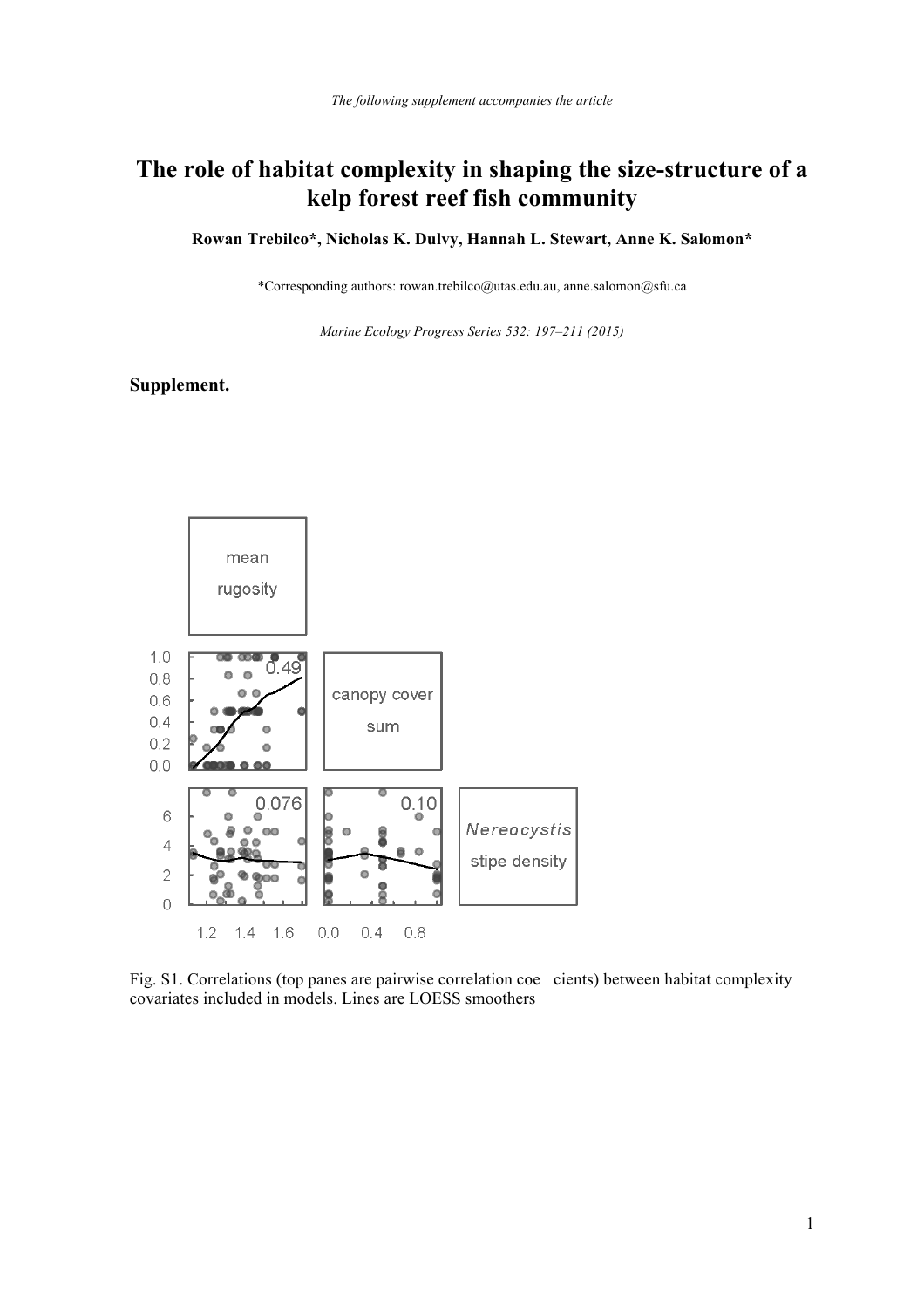

Fig. S2. MDS plot of community composition, based on species abundances, for fish from 32-2048 g. Points represent discrete site/year combinations. Distances are Bray-Curtis, calculated using a Wisconsin transformation with the R package vegan 2.2. 2D stress = 0.22



Fig. S3. Predicted kelp forest reef fish biomass spectra for high (0) and low kelp stipe density (1) cover at intermediate rugosity (1.35, top), and for high (1.7) and low (1.0) rugosity while holding kelp stipe density constant (at 7, bottom)